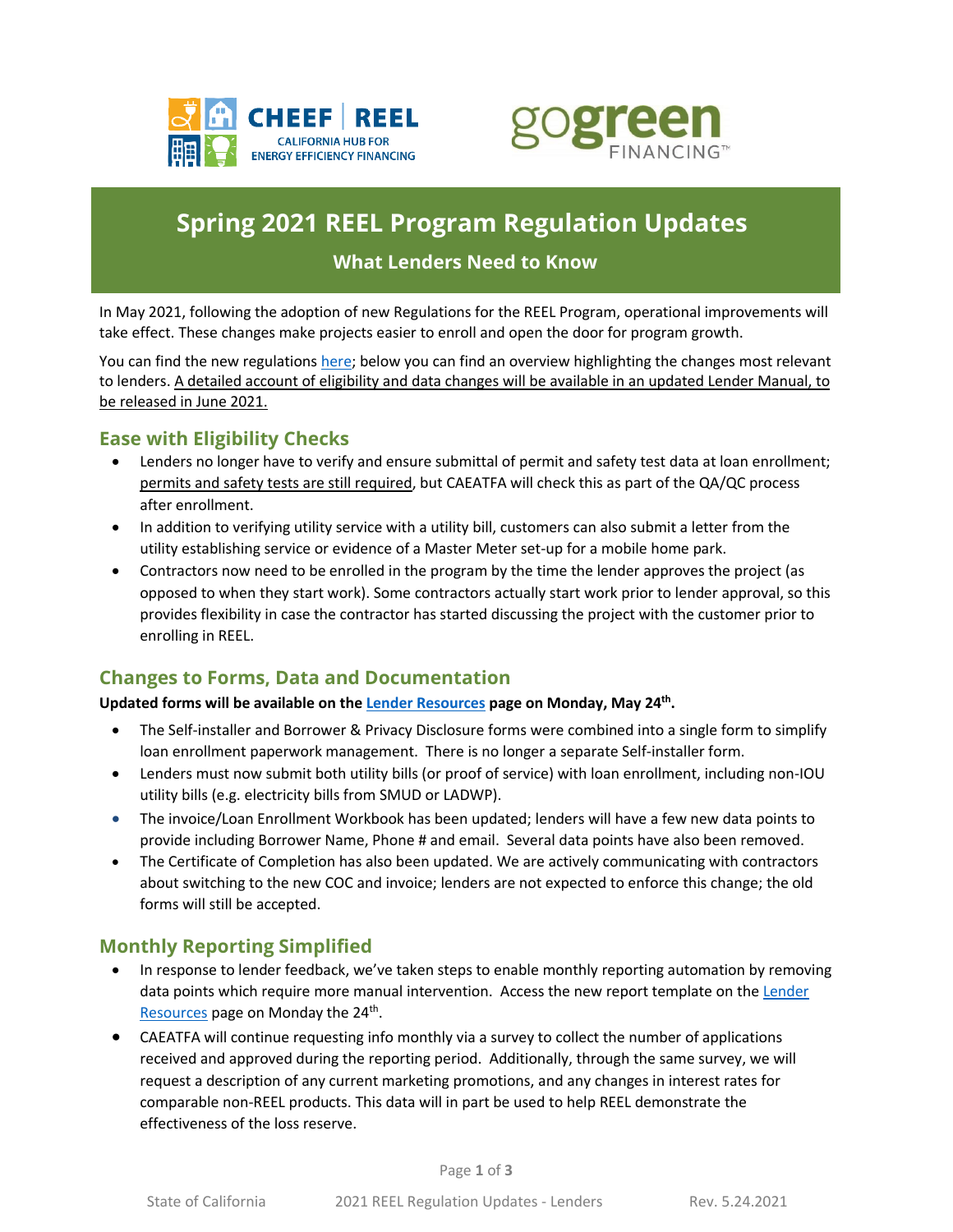# **New Opportunities for Growth and Scaling**

#### **We recognize that not all of these new features are necessarily relevant to all Credit Unions, but we want you to be aware of your options.**

- A new Channel Partner role allows lenders to bring on a third-party entity to assist with marketing, deal generation, and collecting and submitting loan data to CAEATFA.
- Batch processing available: for lenders with a larger deal flow and/or a need for automation, enrollment submittals, reports and claim applications can now be submitted in batches. Contact us to get started!
- Lenders can now offer an equipment lease/service agreement product to borrowers.
- A new microloan option provides a streamlined route for small loans (<\$5,000):
	- o Calculating debt-to-income ratio is optional.
	- o Measures can be installed by any CSLB-licensed contractor, not just those enrolled in REEL.
- Lenders now have the option to refinance existing REEL loans to offer borrowers better rates or additional improvements.

### **Additional Changes to Note:**

- The formal Pre-Approval process in the Regulations has been removed; we are exploring other, operational ways to approve projects and relieve lenders of the project eligibility check burden.
- The method by which charged-off amounts are recovered by a lender and applied during the claims process has been updated to provide additional clarity for lenders.
- A number of EEEMs have been modified or added to the EEEMs list. See the next page for details.